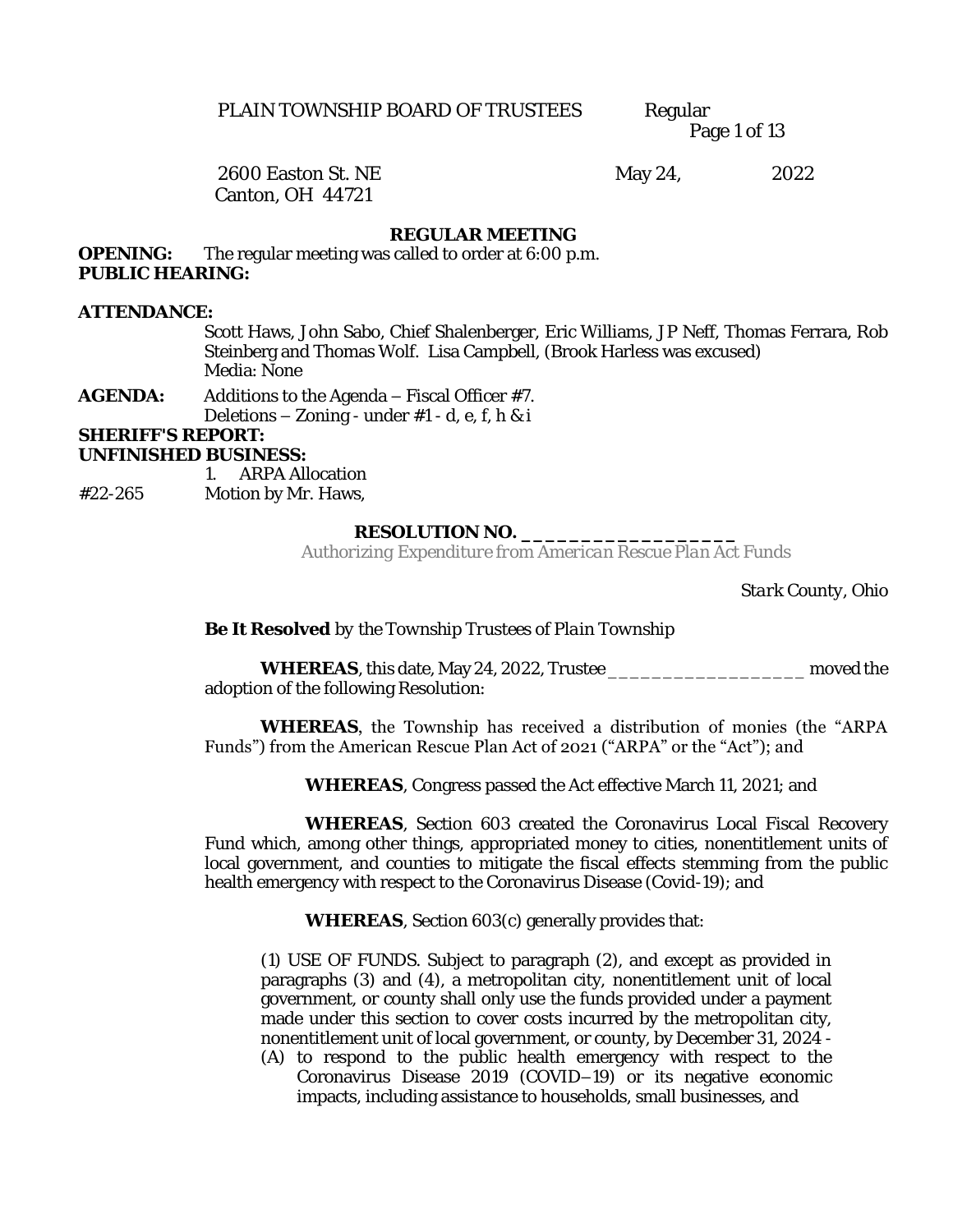Page 2 of 13

Canton, OH 44721

2600 Easton St. NE May 24, 2022

to impacted industries such as tourism, travel, and hospitality;

(B) to respond to workers performing essential work during the COVID–19 public health emergency by providing premium pay to eligible workers of the metropolitan city, nonentitlement unit of local government, or county that are performing such essential work, or by providing grants to eligible employers that have eligible workers who perform essential work;

(C) for the provision of government services to the extent of the reduction in revenue of such metropolitan city, nonentitlement unit of local government, or county due to the COVID–19 public health emergency relative to revenues collected in the most recent full fiscal year of the metropolitan city, nonentitlement unit of local government, or county prior to the emergency; or

(D) to make necessary investments in water, sewer, or broadband infrastructure.

**WHEREAS**, Department of Treasury Final Rule, published on January 6, 2022, and effective April 1, 2022, provided in part that up to \$10 million of revenue loss may be presumed for purposes of using the ARPA funds in conjunction with the provision of governmental services through the standard allowance.

**WHEREAS**, the Township calculated revenue loss pursuant to the Interim Final Rule based upon the specific formula mandated by the Department of Treasury and thereafter allocated certain funds through resolution to various departments within the Township to allow for the provision of governmental services to those departments based on the calculated and real loss of revenue.

**WHEREAS**, the Board adopted the Standard Allowance after the release of the Final Rule, and in so doing rescinded its previous resolution regarding the calculated revenue loss.

**WHEREAS**, the Board has determined that the allocation of funds for revenue loss before the Final Rule was adopted conforms with the provision of governmental services and is an appropriate use of the funds under the Expenditure Category EC 6.1.

**NOW THEREFORE,** it is hereby RESOLVED by the Board that:

1. The Township elected to use the standard allowance by way of Resolution 22- 181 and its presumption of revenue loss due to the public health emergency and to use the amount authorized herein to fund government services.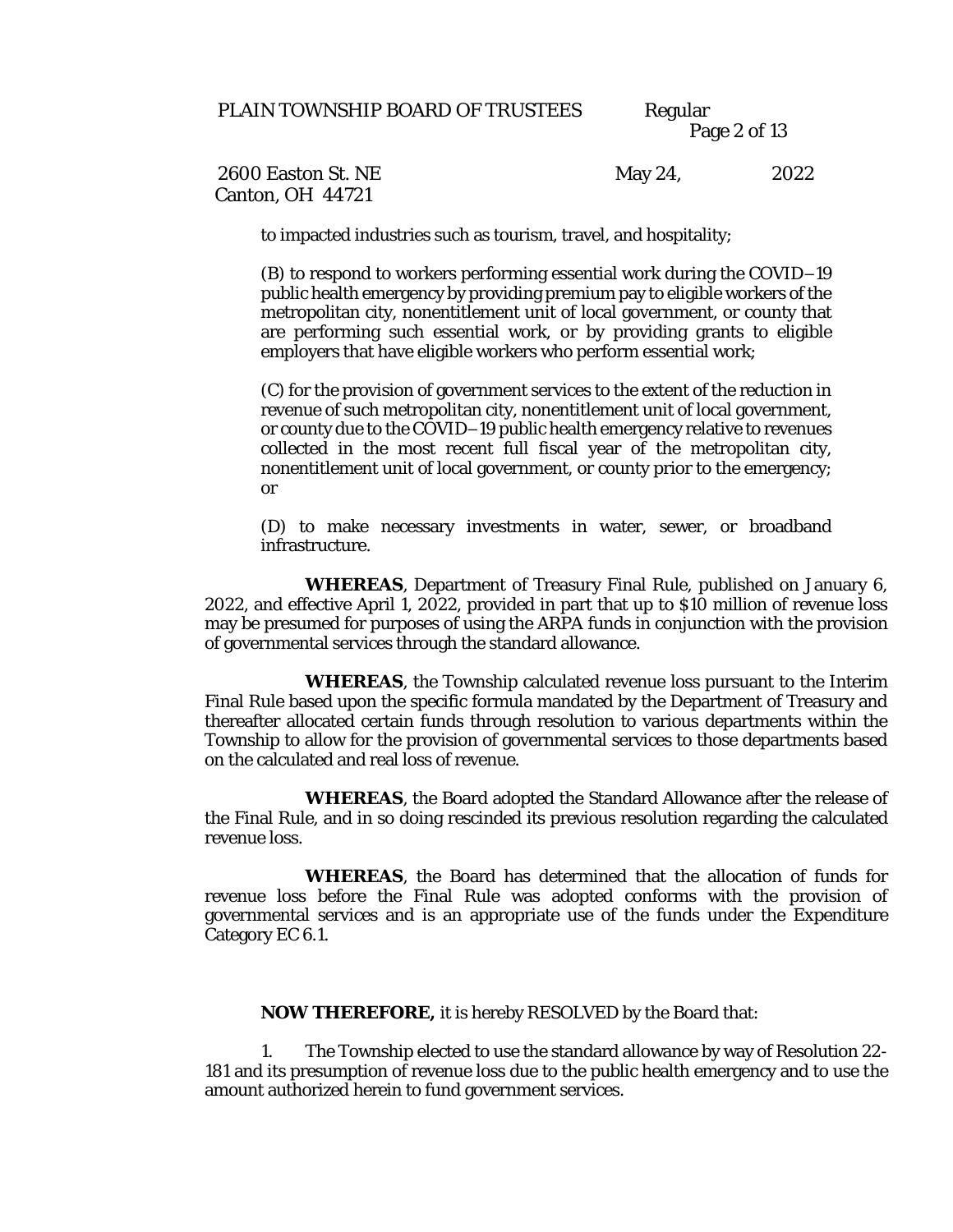#### Page 3 of 13

2600 Easton St. NE May 24, 2022 Canton, OH 44721

2. The allocation of funds under the category of Revenue Loss before the release

of the Final Rule on January 6, 2022, were appropriate allocations of funds under the ARPA and shall be categorized under Expenditure Category EC 6.1.

3. Accordingly, the allocations referenced before the release of the Final Rule were in the best interests of the Township and were properly deemed a priority for the community.

4. The previous allocations for calculated Revenue Loss before the release of the Final Rule are hereby ratified and applied under the Standard Allowance.

5. No obligations paid before the release of the Final Rule under the category of Revenue Loss were incurred prior to March 3, 2021.

Trustee \_\_\_\_\_\_\_\_\_\_\_\_\_\_\_\_\_\_\_\_\_\_ seconded the Motion, and thereupon, the votes in favor of this Resolution were recorded and reflected by the signatures hereto.

**BE IT FURTHER RESOLVED:** that it is hereby found and determined that all formal actions of this Township concerning and relating to the adoption of this Resolution were adopted in an open meeting of the Township Trustees, and that all deliberations of the Township Trustees and any of its committees that resulted in such formal action, were in a meeting open to the public, in compliance with all legal requirements, including Section 121.22 of the Ohio Revised Code.

|                      |                                           |                                                                            | Township Trustees |
|----------------------|-------------------------------------------|----------------------------------------------------------------------------|-------------------|
|                      | <i>Attest:</i><br>Township Fiscal Officer |                                                                            |                   |
|                      | Seconded by Mr. Sabo<br><b>MEMBER</b>     | VICE-CHAIRMAN CHAIRMAN<br>Vote: Mr. Haws, Yes; Mrs. Harless, Mr. Sabo, Yes |                   |
| <b>NEW BUSINESS:</b> | <b>FISCAL OFFICER'S REPORT:</b>           |                                                                            |                   |

#### 1. Pending Warrants #22-266 Motion by Mr. Haws, BE IT HEREBY RESOLVED by the Plain Township Board of Trustees, Stark County, Ohio,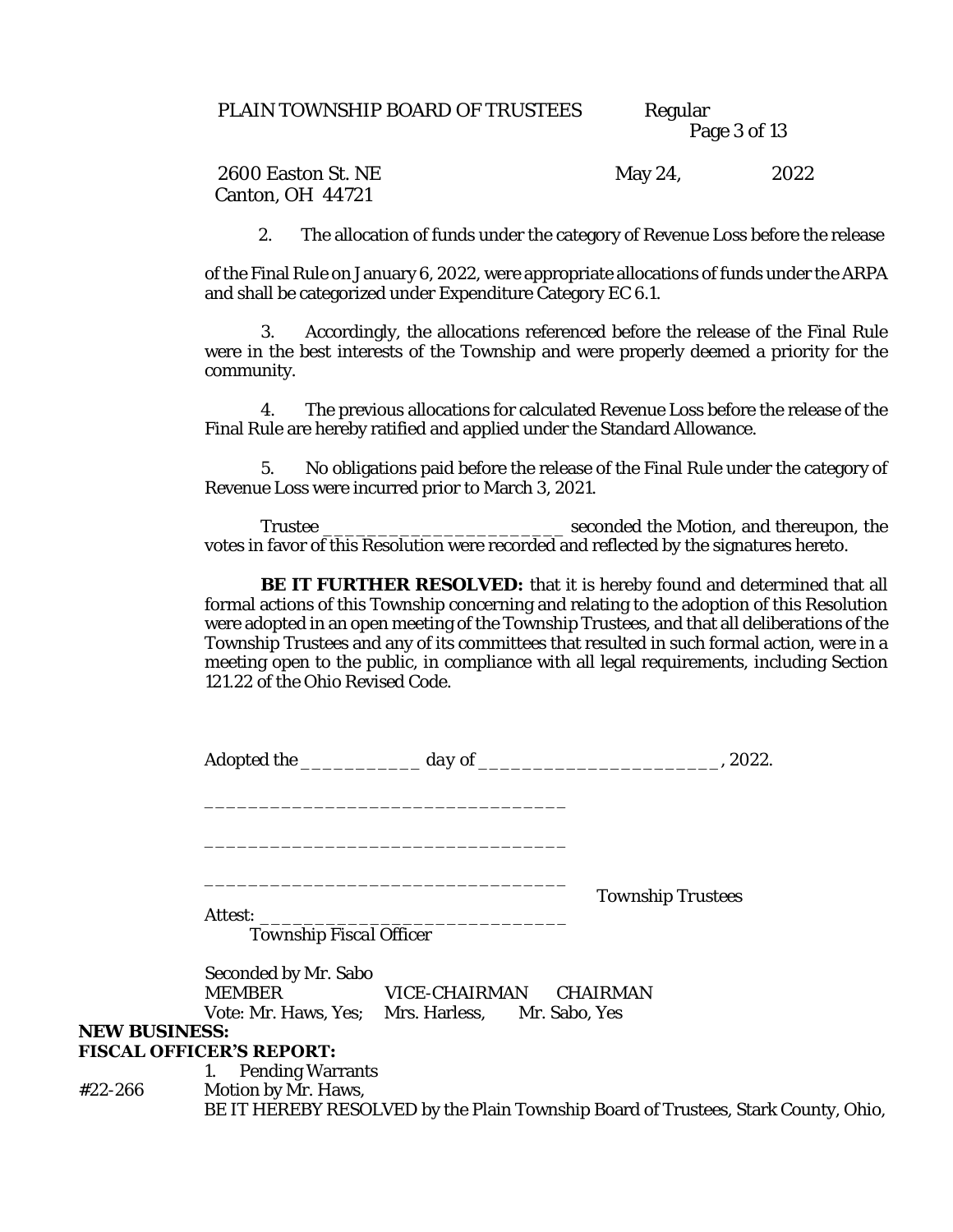|         |                                                                                                                                                                                                                                                              | PLAIN TOWNSHIP BOARD OF TRUSTEES                                       | Regular                                                                | Page 4 of 13                                                                                                                                                             |
|---------|--------------------------------------------------------------------------------------------------------------------------------------------------------------------------------------------------------------------------------------------------------------|------------------------------------------------------------------------|------------------------------------------------------------------------|--------------------------------------------------------------------------------------------------------------------------------------------------------------------------|
|         | 2600 Easton St. NE<br>Canton, OH 44721                                                                                                                                                                                                                       |                                                                        | May 24,                                                                | 2022                                                                                                                                                                     |
|         | to authorize the payment of pending warrants, in an amount of<br>\$244,145.34 as attached hereto and made a part of these minutes.                                                                                                                           |                                                                        |                                                                        |                                                                                                                                                                          |
| #22-267 | Seconded by Mr. Sabo<br><b>MEMBER</b><br>Vote: Mr. Haws, Yes;<br>2. Regular Payroll<br>Motion by Mr. Haws,<br>BE IT HEREBY RESOLVED by the Plain Township Board of Trustees, Stark                                                                           | VICE-CHAIRMAN CHAIRMAN<br>Mrs. Harless, ;                              | Mr. Sabo, Yes                                                          |                                                                                                                                                                          |
|         | \$250,000.00.<br>Seconded by Mr. Sabo<br><b>MEMBER</b><br>Vote: Mr. Haws, Yes;                                                                                                                                                                               | VICE-CHAIRMAN<br>Mrs. Harless, ; Mr. Sabo, Yes.                        | CHAIRMAN                                                               | County, Ohio, to authorize payment of the regular payroll, in an amount not to exceed                                                                                    |
| #22-268 | 3. Medical Claims<br>Motion by Mr. Sabo,                                                                                                                                                                                                                     |                                                                        |                                                                        | BE IT HEREBY RESOLVED by the Plain Township Board of Trustees, Stark County, Ohio,<br>to authorize payment for the following medical claims as provided by Mutual Health |
|         | Services:<br>DATE<br>05/13/22<br>05/20/22                                                                                                                                                                                                                    | WARRANT AMOUNT<br>1194-2022<br>\$25,387.12<br>1316-2022<br>\$26,439.88 |                                                                        |                                                                                                                                                                          |
| #22-269 | Seconded by Mr. Sabo<br><b>MEMBER</b><br>Vote: Mr. Haws, Yes; Mrs. Harless, ; Mr. Sabo, Yes<br>4. Investment Report<br>5.<br><b>Transfer of Funds</b><br>Motion by Mr. Haws.<br>BE IT HEREBY RESOLVED by the Plain Township Board of Trustees, Stark County, | VICE-CHAIRMAN                                                          | CHAIRMAN                                                               |                                                                                                                                                                          |
|         | Ohio to authorize the following transfer of funds:<br><b>FROM</b>                                                                                                                                                                                            | TO                                                                     |                                                                        | <b>AMOUNT</b>                                                                                                                                                            |
|         | Zoning                                                                                                                                                                                                                                                       |                                                                        |                                                                        |                                                                                                                                                                          |
|         | 2181-130-430-0000 Equipment 2181-130-213-0000 Medicare                                                                                                                                                                                                       |                                                                        |                                                                        | \$3,000.00                                                                                                                                                               |
|         | <u>Fire</u>                                                                                                                                                                                                                                                  |                                                                        |                                                                        |                                                                                                                                                                          |
|         | 2401-310-360-0000 Contracts                                                                                                                                                                                                                                  |                                                                        | 4911-760-740-0000 Capital Projects<br>Fire & EMS Equipment<br>Vehicles | \$50,000.00                                                                                                                                                              |
|         | Seconded by Mr. Sabo<br><b>MEMBER</b><br>Vote: Mr. Haws, Yes;                                                                                                                                                                                                | VICE-CHAIRMAN<br>Mrs. Harless, ;                                       | CHAIRMAN<br>Mr. Sabo, Yes                                              |                                                                                                                                                                          |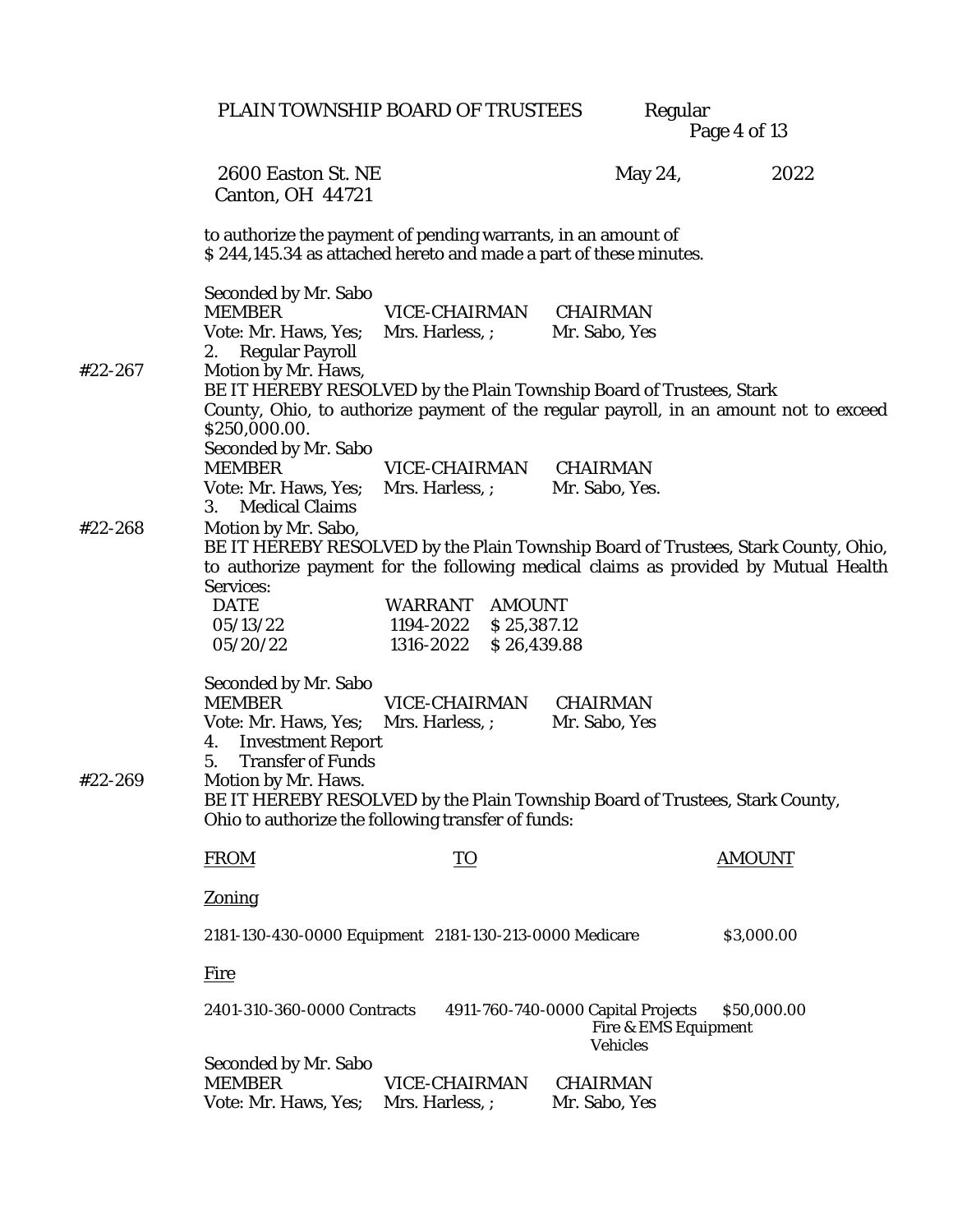Page 5 of 13

2600 Easton St. NE May 24, 2022 Canton, OH 44721

6. EMS Refunds

#22-270 Motion by Mr. Haws.

BE IT HEREBY RESOLVED by the Plain Township Board of Trustees, Stark County, Ohio to authorize a refund as follows for overpayments for Emergency Medical Services as requested by Ohio Billing Inc.:

|                                                                                        | <b>PAYABLE TO</b>                                                               |                                               |               | <b>AMOUNT</b>                                                                                                                                                                                                                                                                                                                                                                                                                                        |
|----------------------------------------------------------------------------------------|---------------------------------------------------------------------------------|-----------------------------------------------|---------------|------------------------------------------------------------------------------------------------------------------------------------------------------------------------------------------------------------------------------------------------------------------------------------------------------------------------------------------------------------------------------------------------------------------------------------------------------|
|                                                                                        | Aetna Medicare MC                                                               |                                               | Total         | \$457.40<br>\$457.40                                                                                                                                                                                                                                                                                                                                                                                                                                 |
|                                                                                        | Seconded by Mr. Sabo<br><b>MEMBER</b>                                           | VICE-CHAIRMAN CHAIRMAN                        |               |                                                                                                                                                                                                                                                                                                                                                                                                                                                      |
|                                                                                        | Vote: Mr. Haws, Yes; Mrs. Harless, ; Mr. Sabo, Yes<br>7. Deputy Fiscal Officer  |                                               |               |                                                                                                                                                                                                                                                                                                                                                                                                                                                      |
| #22-271                                                                                | Motion by Mr. Sabo.                                                             |                                               |               | BE IT HEREBY RESOLVED by the Plain Township Board of Trustees, Stark County, Ohio                                                                                                                                                                                                                                                                                                                                                                    |
|                                                                                        | 24, 2022                                                                        |                                               |               | to appoint Joyce Ichikawa as a Deputy Fiscal Officer pursuant to Ohio<br>Revised Code 507.02 and certify this position to the Stark County Treasurer effective May                                                                                                                                                                                                                                                                                   |
|                                                                                        | Seconded by Mr. Haws<br><b>MEMBER</b>                                           | VICE-CHAIRMAN                                 | CHAIRMAN      |                                                                                                                                                                                                                                                                                                                                                                                                                                                      |
|                                                                                        | Vote: Mr. Haws, Yes; Mrs. Harless,;                                             |                                               | Mr. Sabo, Yes |                                                                                                                                                                                                                                                                                                                                                                                                                                                      |
| ADMINISTRATOR:                                                                         |                                                                                 |                                               |               |                                                                                                                                                                                                                                                                                                                                                                                                                                                      |
|                                                                                        | 1.                                                                              | Mutual Health Services, LLC/Run off Agreement |               |                                                                                                                                                                                                                                                                                                                                                                                                                                                      |
| #22-272                                                                                | Motion by Mr. Haws.<br>Services Fund #6001-110-360-0000.                        |                                               |               | BE IT HEREBY RESOLVED by the Plain Township Board of Trustees, Stark County, Ohio<br>to enter into the attached agreement with, Mutual Health Services, LLC, Run Off<br>Agreement, Mutual Health Services, LLC, will perform run off medical, for (12) Twelve<br>months medical, dental and vision administration services from, June 1, 2022 through May<br>31, 2023, in the amount not to exceed, \$14,225.26, to be paid from, Medical Contracted |
|                                                                                        | Seconded by Mr. Sabo                                                            |                                               |               |                                                                                                                                                                                                                                                                                                                                                                                                                                                      |
|                                                                                        | <b>MEMBER</b>                                                                   | VICE-CHAIRMAN                                 | CHAIRMAN      |                                                                                                                                                                                                                                                                                                                                                                                                                                                      |
| FIRE DEPARTMENT:                                                                       | Vote: Mr. Haws, Yes; Mrs. Harless, ;                                            |                                               | Mr. Sabo, Yes |                                                                                                                                                                                                                                                                                                                                                                                                                                                      |
|                                                                                        | Levinson's Uniform Allowance                                                    |                                               |               |                                                                                                                                                                                                                                                                                                                                                                                                                                                      |
| #22-273                                                                                | Motion by Mr. Sabo.                                                             |                                               |               |                                                                                                                                                                                                                                                                                                                                                                                                                                                      |
|                                                                                        |                                                                                 |                                               |               | E IT HEREBY RESOLVED by the Plain Township Board of Trustees, Stark County, Ohio, to                                                                                                                                                                                                                                                                                                                                                                 |
| authorize the purchase and payment of Uniform allowance items from Levinson's Uniforms |                                                                                 |                                               |               |                                                                                                                                                                                                                                                                                                                                                                                                                                                      |
|                                                                                        | at a cost not to exceed \$5,000.00 to be taken from Account #2111-220-599-0000. |                                               |               |                                                                                                                                                                                                                                                                                                                                                                                                                                                      |
|                                                                                        | Seconded by Mr. Haws                                                            |                                               |               |                                                                                                                                                                                                                                                                                                                                                                                                                                                      |
|                                                                                        | <b>MEMBER</b>                                                                   | VICE-CHAIRMAN                                 | CHAIRMAN      |                                                                                                                                                                                                                                                                                                                                                                                                                                                      |
|                                                                                        | Vote: Mr. Haws, Yes; Mrs. Harless,                                              |                                               | Mr. Sabo, Yes |                                                                                                                                                                                                                                                                                                                                                                                                                                                      |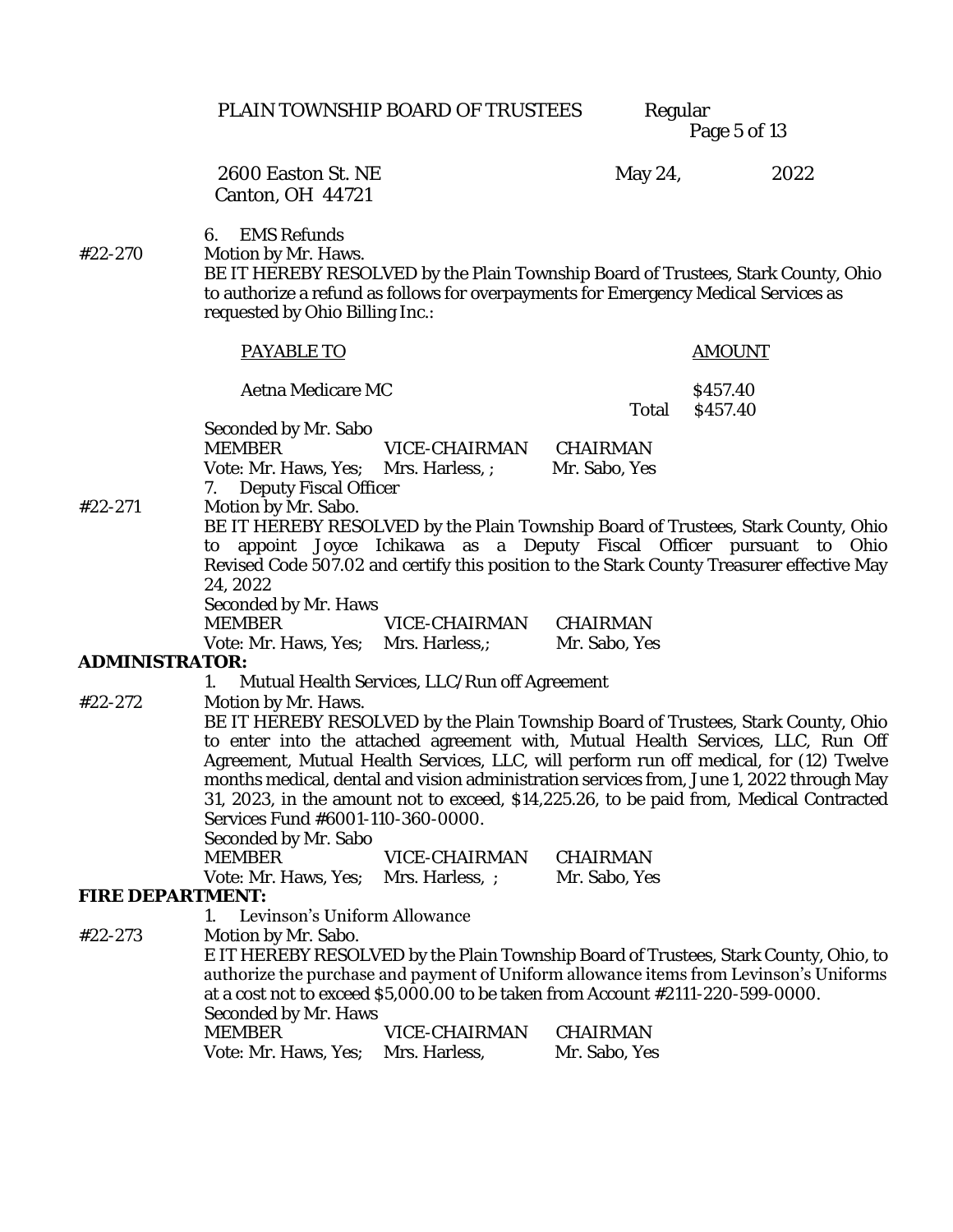|                  |                                                                                                                                                                                                                            | PLAIN TOWNSHIP BOARD OF TRUSTEES                                                                                                                                                                                                                                                                                                                                                                                                           |                           | Regular<br>Page 6 of 13 |      |
|------------------|----------------------------------------------------------------------------------------------------------------------------------------------------------------------------------------------------------------------------|--------------------------------------------------------------------------------------------------------------------------------------------------------------------------------------------------------------------------------------------------------------------------------------------------------------------------------------------------------------------------------------------------------------------------------------------|---------------------------|-------------------------|------|
|                  | 2600 Easton St. NE<br>Canton, OH 44721                                                                                                                                                                                     |                                                                                                                                                                                                                                                                                                                                                                                                                                            |                           | May 24,                 | 2022 |
| #22-274          | 2.<br>Motion by Mr. Haws.                                                                                                                                                                                                  | Payment to McIntosh Oil purchase of Gas, Oil and Diesel Fuel                                                                                                                                                                                                                                                                                                                                                                               |                           |                         |      |
|                  | 2210-420-0000.                                                                                                                                                                                                             | E IT HEREBY RESOLVED by the Plain Township Board of Trustees, Stark County, Ohio, to<br>authorize the purchase and payment of gasoline, oil, diesel fuel and misc. from McIntosh<br>Oil Company INC. at a cost not to exceed \$25,000.00, to be taken from Account #2111-                                                                                                                                                                  |                           |                         |      |
|                  | Seconded by Mr. Sabo<br><b>MEMBER</b><br>Vote: Mr. Haws, Yes; Mrs. Harless, ; Mr. Sabo, Yes                                                                                                                                | VICE-CHAIRMAN CHAIRMAN<br>3. Hiring of Inspectors John Forberg & Amy Hohenberger                                                                                                                                                                                                                                                                                                                                                           |                           |                         |      |
| #22-275          | Motion by Mr. Haws.<br>Seconded by Mr. Sabo                                                                                                                                                                                | BE IT HEREBY RESOLVED by the Plain Township Board of Trustees, Stark County, Ohio,<br>that John Forberg and Amy Hohenberger have completed the Ohio Police and Fire medical<br>physical, to be hired as of 0700 hours on May 31, 2022, as full time Fire Safety Inspectors<br>with twelve (12) month probationary period. Wages and benefits are established with the<br>current Fire Fighters Local 2967 collective bargaining agreement. |                           |                         |      |
|                  | <b>MEMBER</b>                                                                                                                                                                                                              | VICE-CHAIRMAN CHAIRMAN<br>Vote: Mr. Haws, Yes; Mrs. Harless, ; Mr. Sabo, Yes                                                                                                                                                                                                                                                                                                                                                               |                           |                         |      |
| #22-276          |                                                                                                                                                                                                                            | 4. Hiring Part Time Probationary Firefighter/EMT-Basic Elizabeth Robinson                                                                                                                                                                                                                                                                                                                                                                  |                           |                         |      |
|                  | Motion by Mr. Haws.<br>with resolution #22-155.<br>Seconded by Mr. Sabo<br><b>MEMBER</b>                                                                                                                                   | BE IT HEREBY RESOLVED by the Plain Township Board of Trustees, Stark County, Ohio,<br>to extend an offer of employment for the position of part-time probationary<br>Firefighter/EMT-Basic. Pending the successful completion of the Township's Medical<br>Examination, background checks, and drug screening. Wages and benefits are established<br>VICE-CHAIRMAN                                                                         | CHAIRMAN                  |                         |      |
|                  | Vote: Mr. Haws, Yes; Mrs. Harless, ;                                                                                                                                                                                       |                                                                                                                                                                                                                                                                                                                                                                                                                                            | Mr. Sabo, Yes             |                         |      |
| ROAD DEPARTMENT: | 1. List Bids for Sewer Jet/Vacuum Truck                                                                                                                                                                                    |                                                                                                                                                                                                                                                                                                                                                                                                                                            |                           |                         |      |
| #22-277          | Motion by Mr. Haws,<br>List Bids- Combination Sewer Jet/Vacuum Truck. Bids received from the following<br>companies: MTECH Company, Jack Doheny Co. Attached to and made part of these<br>minutes.<br>Seconded by Mr. Sabo |                                                                                                                                                                                                                                                                                                                                                                                                                                            |                           |                         |      |
|                  | <b>MEMBER</b><br>2.                                                                                                                                                                                                        | VICE-CHAIRMAN<br>Vote: Mr. Haws, Yes; Mrs. Harless, ;<br>Award Bid for Sewer Jet/Vacuum Truck                                                                                                                                                                                                                                                                                                                                              | CHAIRMAN<br>Mr. Sabo, Yes |                         |      |
| #22-278          | Motion by Mr. Haws,                                                                                                                                                                                                        | BE IT HEREBY RESOLVED by the Plain Township Board of Trustees, Stark County, Ohio<br>to award the 2023 GapVax Combination Sewer Jet/Vacuum Truck purchase to MTECH<br>Company as the lowest responsible bidder with price of \$463,541.00. To be taken from ARP<br>Fund #2273-760-740-0000 Machinery/Equipment.                                                                                                                            |                           |                         |      |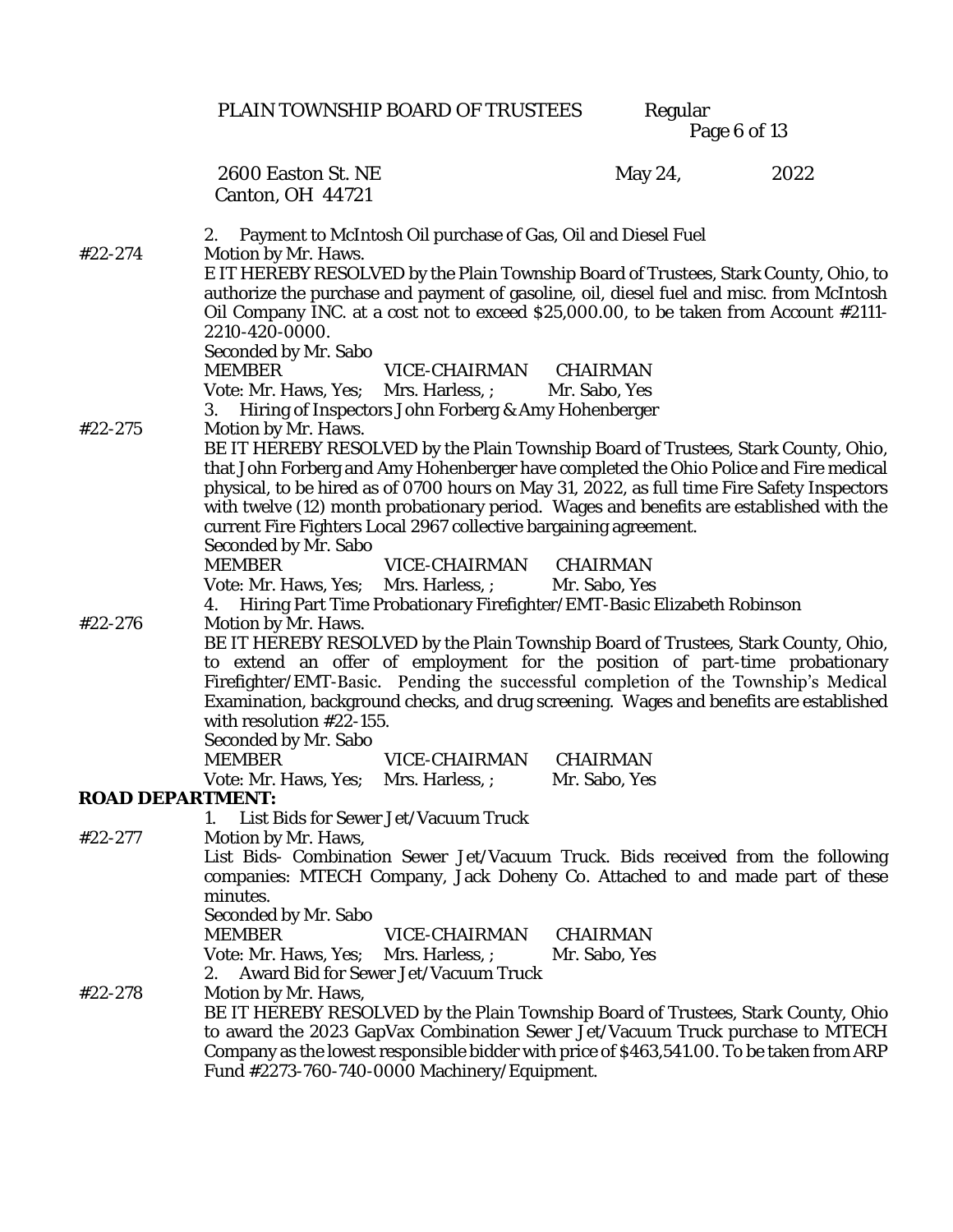PLAIN TOWNSHIP BOARD OF TRUSTEES

Regular<br>Page 7 of 13

|         | 2600 Easton St. NE                                                                                                                                                            | May 24,       | 2022 |
|---------|-------------------------------------------------------------------------------------------------------------------------------------------------------------------------------|---------------|------|
|         | Canton, OH 44721                                                                                                                                                              |               |      |
|         |                                                                                                                                                                               |               |      |
|         | Seconded by Mr. Sabo<br>VICE-CHAIRMAN<br><b>MEMBER</b>                                                                                                                        | CHAIRMAN      |      |
|         | Vote: Mr. Haws, Yes; Mrs. Harless, ;                                                                                                                                          | Mr. Sabo, Yes |      |
|         | 3. Purchase of Sewer Jet/Vacuum Truck                                                                                                                                         |               |      |
| #22-279 | Motion by Mr. Sabo.                                                                                                                                                           |               |      |
|         | BE IT HEREBY RESOLVED, by the Plain Township Board of Trustees, Stark County,                                                                                                 |               |      |
|         | Ohio, to authorize purchase and payment to MTECH Company for the 2023 GapVax                                                                                                  |               |      |
|         | Combination Sewer Jet/Vacuum Truck. Not to exceed \$463,541.00 from ARP Fund                                                                                                  |               |      |
|         | #2273-760-740-0000 Machinery/Equipment.                                                                                                                                       |               |      |
|         | Seconded by Mr. Haws<br>VICE-CHAIRMAN<br><b>MEMBER</b>                                                                                                                        | CHAIRMAN      |      |
|         | Vote: Mr. Haws, Yes; Mrs. Harless,; Mr. Sabo, Yes                                                                                                                             |               |      |
|         | 4. Payment to Terry's Truck & Trailer Equipment for Snowplow with SmartHitch                                                                                                  |               |      |
| #22-280 | Motion by Mr. Sabo.                                                                                                                                                           |               |      |
|         | BE IT HEREBY RESOLVED, by the Plain Township Board of Trustees, Stark County,                                                                                                 |               |      |
|         | Ohio, to authorize purchase and installation of new Boss 8' 2" DXT STEEL Snowplow with                                                                                        |               |      |
|         | SmartHitch 2, Smartlock Cylinders with Handheld controller at \$8,232.90 and new                                                                                              |               |      |
|         | TruckCraft TC-101 Steel Dump Insert 8' Bed at \$6,044.00 from Terry's Truck & Trailer<br>Equipment. Total combined cost not to exceed \$14,276.90 from fund 2141-760-740-0000 |               |      |
|         | Machinery & Equipment.                                                                                                                                                        |               |      |
|         | Seconded by Mr. Haws                                                                                                                                                          |               |      |
|         | <b>MEMBER</b><br>VICE-CHAIRMAN                                                                                                                                                | CHAIRMAN      |      |
|         | Vote: Mr. Haws, Yes; Mrs. Harless,                                                                                                                                            | Mr. Sabo, Yes |      |
|         | Payment to Abbott Electric Inc. for LED Lighting<br>5.                                                                                                                        |               |      |
| #22-281 | Motion by Mr. Haws.                                                                                                                                                           |               |      |
|         | BE IT HEREBY RESOLVED, by the Plain Township Board of Trustees, Stark County,<br>Ohio, to authorize payment to Abbott Electric Inc. for the purchase and installation of      |               |      |
|         | new, inside LED lighting. Not to exceed \$2,805.00 from fund 2141-760-720-0000                                                                                                |               |      |
|         | Buildings.                                                                                                                                                                    |               |      |
|         | Seconded by Mr. Sabo                                                                                                                                                          |               |      |
|         | VICE-CHAIRMAN CHAIRMAN<br><b>MEMBER</b>                                                                                                                                       |               |      |
|         | Vote: Mr. Haws, Yes;<br>Mrs. Harless, ;                                                                                                                                       | Mr. Sabo, Yes |      |
| #22-282 | Accept Resignation of Evan Bland<br>Motion by Mr. Haws,                                                                                                                       |               |      |
|         | BE IT HEREBY RESOLVED, by the Plain Township Board of Trustees, Stark County,                                                                                                 |               |      |
|         | Ohio, to accept Evan Bland's resignation with Plain Township. Effective May 20 <sup>th</sup> , 2022.                                                                          |               |      |
|         | Resignation letter attached to and made part of these minutes.                                                                                                                |               |      |
|         | Seconded by Mr. Sabo                                                                                                                                                          |               |      |
|         | <b>MEMBER</b><br>VICE-CHAIRMAN                                                                                                                                                | CHAIRMAN      |      |
|         | Vote: Mr. Haws, Yes;<br>Mrs. Harless,                                                                                                                                         | Mr. Sabo, Yes |      |
|         | Hiring of Darrel Johnson<br>$\frac{1}{2}$                                                                                                                                     |               |      |
| #22-283 | Motion by Mr. Haws,<br>BE IT HEREBY RESOLVED, by the Plain Township Board of Trustees, Stark County, Ohio,                                                                    |               |      |
|         | to hire Darrel Johnson as a full-time Probationary Operator/Laborer to be paid                                                                                                |               |      |
|         | commensurate with current union wage rates, effective June 6 <sup>th</sup> , 2022, contingent upon a                                                                          |               |      |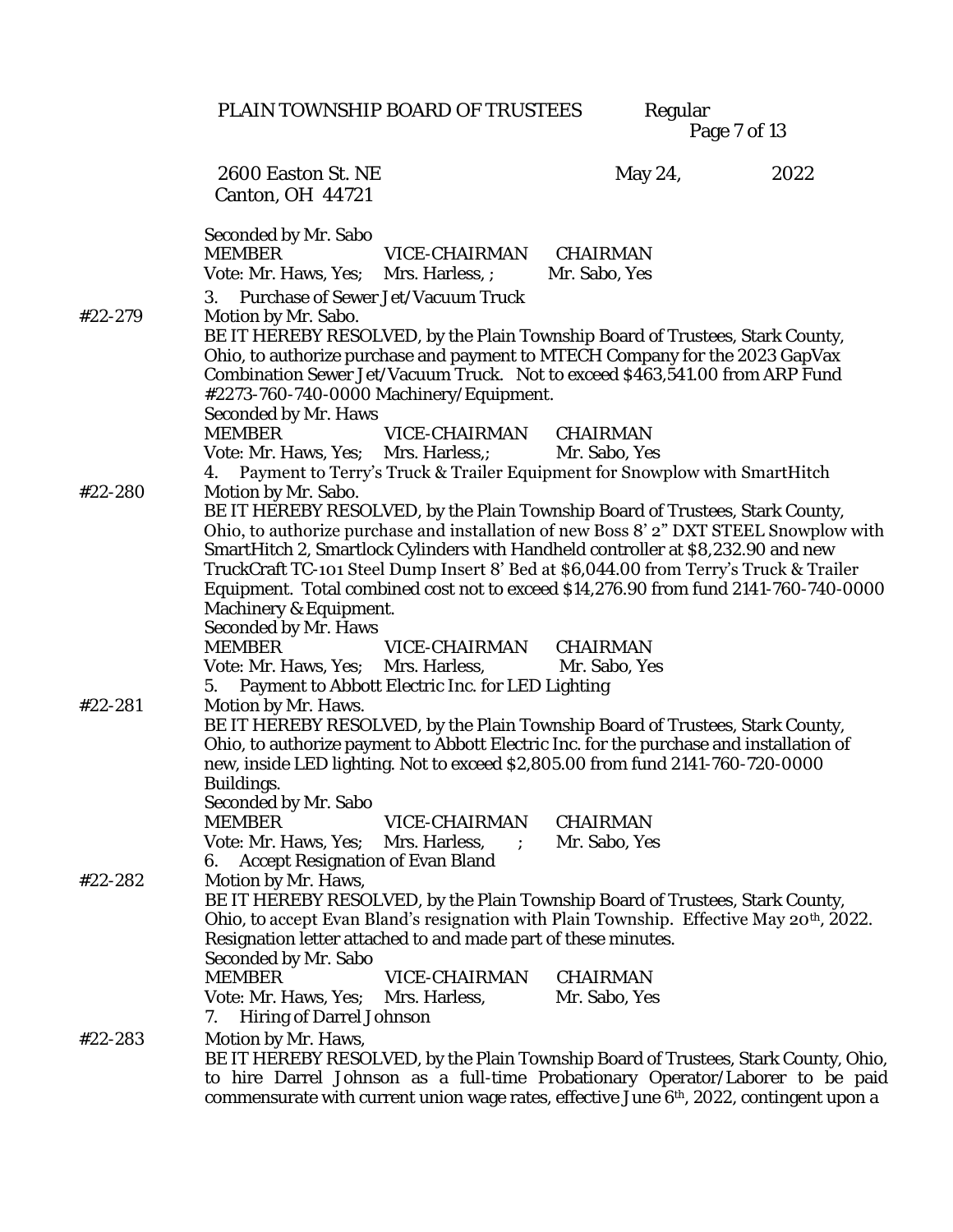Page 8 of 13

Canton, OH 44721

2600 Easton St. NE May 24, 2022

successful pre-employment drug and alcohol screening and a physical examination. In addition, as per the collective bargaining agreement with Local 561 of The Utility Workers of America, Darrel Johnson shall successfully complete a two-year probation period. Seconded by Mr. Sabo

| Vote: Mr. Haws, Yes: Mrs. Harless, |               | Mr. Sabo, Yes |
|------------------------------------|---------------|---------------|
| MEMBER                             | VICE-CHAIRMAN | CHAIRMAN      |

#### **ZONING DEPARTMENT:**

- 1. Abatement
	- a. 2550 Teakwood St NE

#22-284 Motion by Mr. Haws,

WHEREAS, a public hearing was held on 05/24/2022 by the Board of Trustees regarding the property conditions at 2550 TEAKWOOD ST. NE, Stark County, Ohio (Parcel # 5202521) and

WHEREAS, TIMOTHY & JANET BEISTEL, has failed to demonstrate satisfactory progress in correcting the violations at the above property; and

WHEREAS, the Plain Township Board of Trustees have provided the owner(s) of the property with notice and opportunity to be heard on this matter;

NOW, THEREFORE, BE IT HEREBY RESOLVED by the Plain Township Board of Trustees, Stark County, Ohio that:

• Expired Registrations Ohio Revised Code Section 4503.21 Display of Lic. Plates and validation stickers or temp. lic. Placard or windshield sticker. and

•The nuisance(s) shall be abated or removed according to the procedures outlined in ORC Section 505.871, and

•Notice of this decision will be provided to the property owners.

Seconded by Mr. Sabo MEMBER VICE-CHAIRMAN CHAIRMAN Vote: Mr. Haws, Yes; Mrs. Harless, ; Mr. Sabo, Yes. b. 3755 Ashwood St. NW #22-285 Motion by Mr. Haws, WHEREAS, a public hearing was held on 05/24/2022 by the Board of Trustees regarding the property conditions at 3755 ASHWOOD ST. NW, Stark County, Ohio (Parcel # 5206201) and

> WHEREAS, CAMERON STOREY, has failed to demonstrate satisfactory progress in correcting the violations at the above property; and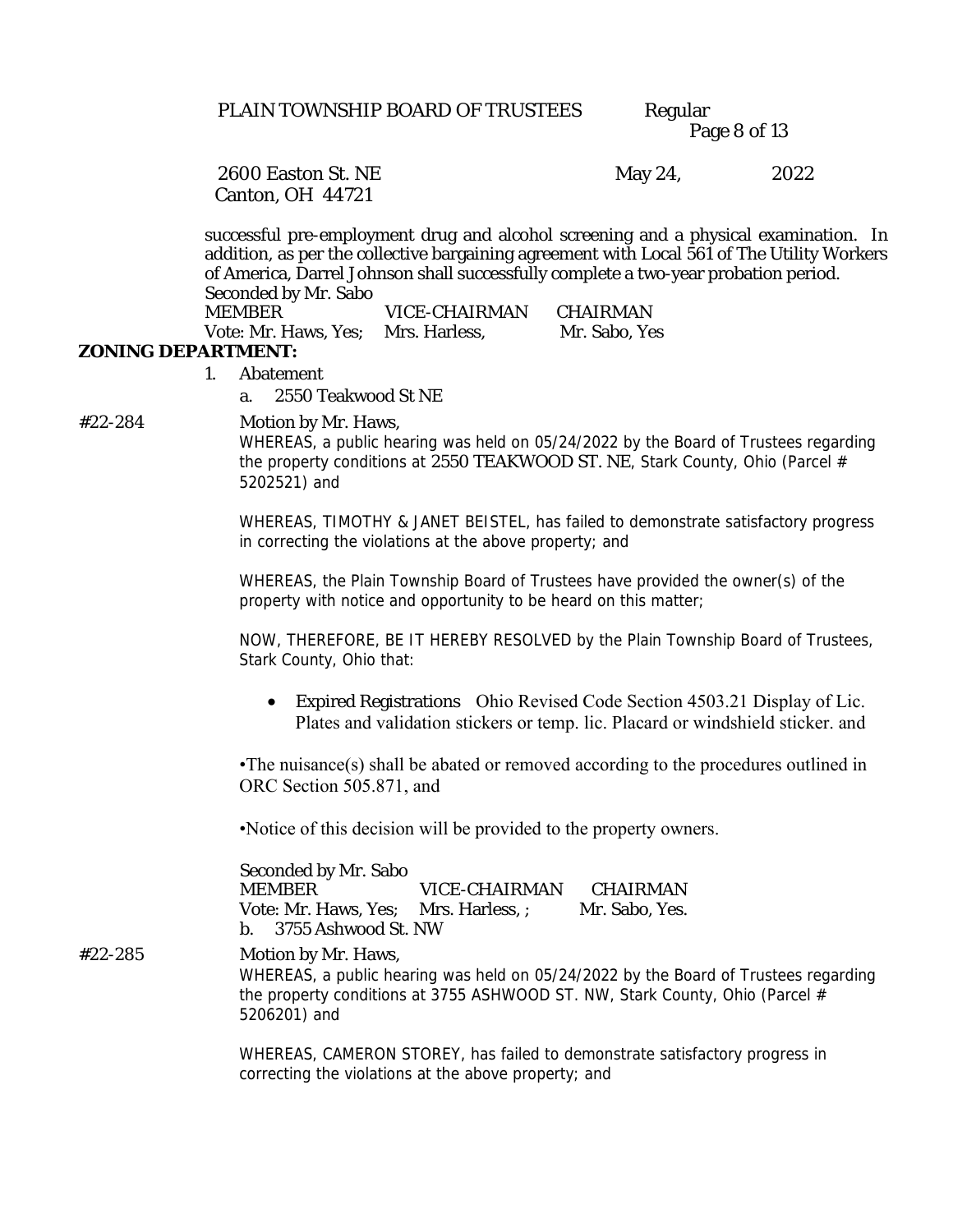| PLAIN TOWNSHIP BOARD OF TRUSTEES | Regular      |
|----------------------------------|--------------|
|                                  | Page 9 of 13 |

Canton, OH 44721

2600 Easton St. NE May 24, 2022

WHEREAS, the Plain Township Board of Trustees have provided the owner(s) of the property with notice and opportunity to be heard on this matter;

NOW, THEREFORE, BE IT HEREBY RESOLVED by the Plain Township Board of Trustees, Stark County, Ohio that:

• High grass and/or Weeds Ohio Revised Code Section 505.87 pertaining to the accumulation of vegetation, garbage, refuse, and other debris constituting a nuisance on property within Plain Township. And

•The nuisance(s) shall be abated or removed according to the procedures outlined in ORC Section 505.871, and

•Notice of this decision will be provided to the property owners.

| Seconded by Mr. Sabo |                 |               |
|----------------------|-----------------|---------------|
| MEMBER.              | VICE-CHAIRMAN   | CHAIRMAN      |
| Vote: Mr. Haws, Yes; | Mrs. Harless, ; | Mr. Sabo, Yes |
| -c. - Market Ave. N  |                 |               |

#22-286 Motion by Mr. Haws,

WHEREAS, a public hearing was held on 05/24/2022 by the Board of Trustees regarding the property conditions at MARKET AVE N, Stark County, Ohio (Parcel # 5210292) and

WHEREAS, KOCHOVSKI ENTERPRISES LLC, has failed to demonstrate satisfactory progress in correcting the violations at the above property; and

WHEREAS, the Plain Township Board of Trustees have provided the owner(s) of the property with notice and opportunity to be heard on this matter;

NOW, THEREFORE, BE IT HEREBY RESOLVED by the Plain Township Board of Trustees, Stark County, Ohio that:

- High grass and/or Weeds Ohio Revised Code Section 505.87 pertaining to the accumulation of vegetation, garbage, refuse, and other debris constituting a nuisance on property within Plain Township. And
- Trash and/or Debris Ohio Revised Code Section 505.87 pertaining to the accumulation of vegetation, garbage, refuse, and other debris constituting a nuisance on property within Plain Township. And

•The nuisance(s) shall be abated or removed according to the procedures outlined in ORC Section 505.871, and

•Notice of this decision will be provided to the property owners.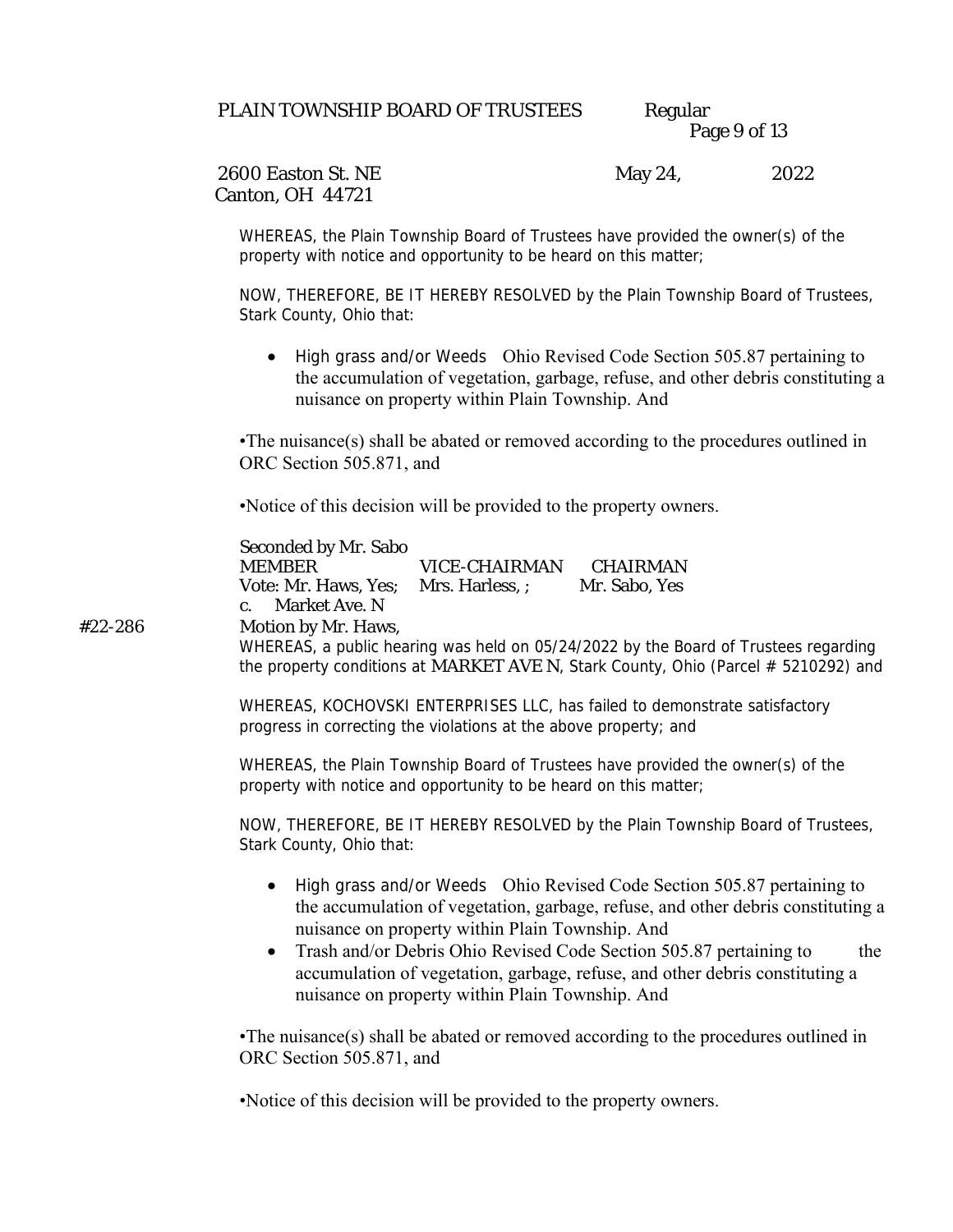Page 10 of 13

Canton, OH 44721

2600 Easton St. NE May 24, 2022

Seconded by Mr. Sabo MEMBER VICE-CHAIRMAN CHAIRMAN Vote: Mr. Haws, Yes; Mrs. Harless, ; Mr. Sabo, Yes g. 3222 25TH ST NW #22-287 Motion by Mr. Haws, WHEREAS, a public hearing was held on 05/24/2022 by the Board of Trustees regarding the property conditions at 3222 25<sup>TH</sup> ST NW, Stark County, Ohio (Parcel  $\#$  5204306) and

> WHEREAS, MEARKLE AARON, has failed to demonstrate satisfactory progress in correcting the violations at the above property; and

WHEREAS, the Plain Township Board of Trustees have provided the owner(s) of the property with notice and opportunity to be heard on this matter;

NOW, THEREFORE, BE IT HEREBY RESOLVED by the Plain Township Board of Trustees, Stark County, Ohio that:

• High grass and/or Weeds Ohio Revised Code Section 505.87 pertaining to the accumulation of vegetation, garbage, refuse, and other debris constituting a nuisance on property within Plain Township. And

•The nuisance(s) shall be abated or removed according to the procedures outlined in ORC Section 505.871, and

•Notice of this decision will be provided to the property owners.

Seconded by Mr. Sabo MEMBER VICE-CHAIRMAN CHAIRMAN Vote: Mr. Haws, Yes; Mrs. Harless, ; Mr. Sabo, Yes Abatement Pays

a. 3525 Easton St NE

#22-288 Motion by Mr. Sabo,

WHEREAS, the Plain Township Board of Trustees, Stark County, Ohio has given notice to the owner of the property located at 3525 EASTON ST. NE, (Parcel #5207993) to abate the nuisance on this property (Resolution #15-271) on 04/25/2022; and

WHEREAS, the Plain Township Board of Trustees provided for said abatement though the services of Plain Township Maintenance Department at a cost of \$505.02; and

WHEREAS, the Plain Township Board of Trustees incurred costs for services and notification in the amount of \$33.99;

NOW, THEREFORE, BE IT HEREBY RESOLVED by the Plain Township Board of Trustees,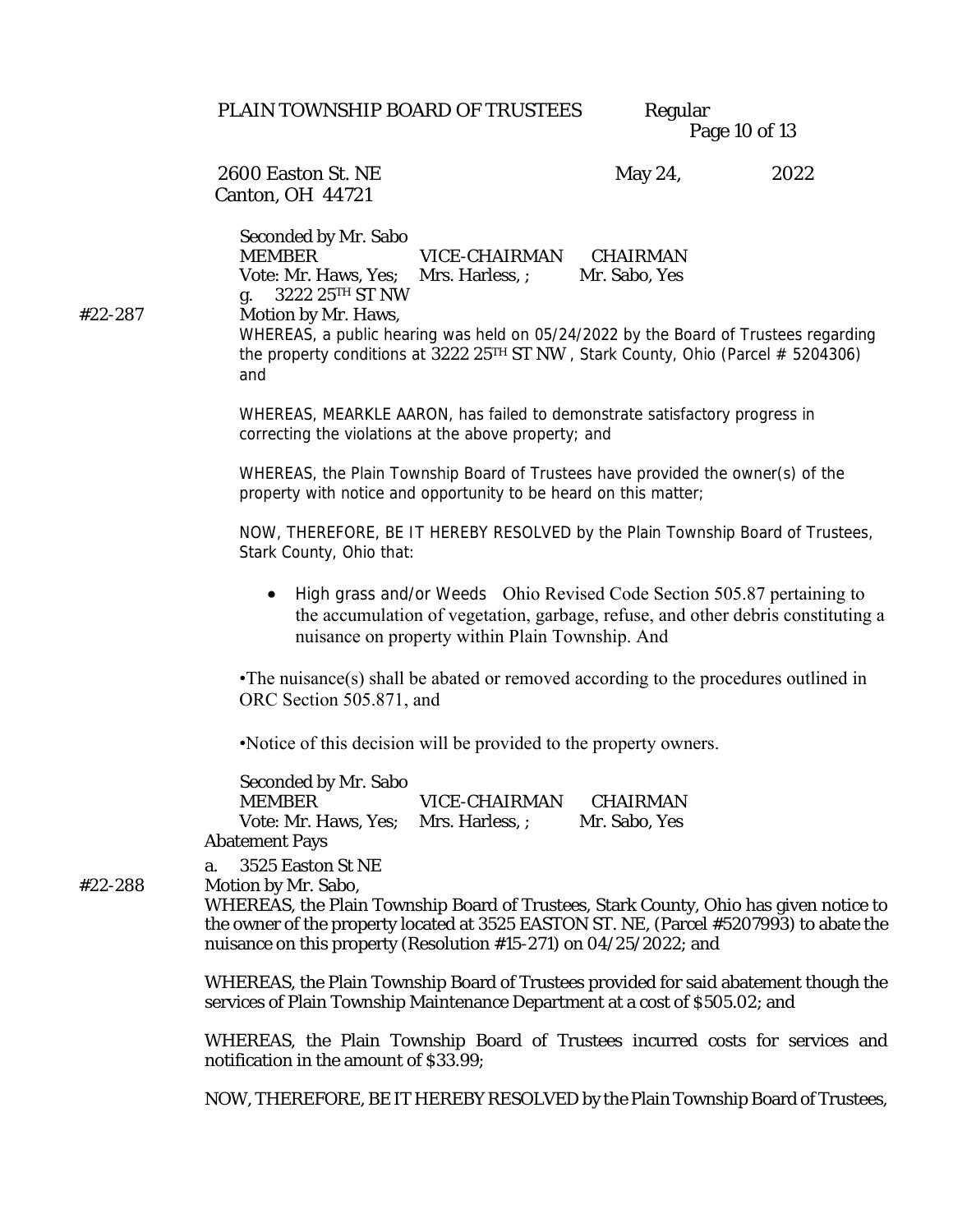Page 11 of 13

Canton, OH 44721

2600 Easton St. NE May 24, 2022

Stark County, Ohio to instruct the Fiscal Officer to forward to the Stark County Auditor the Report To County Auditor of Township Action Regarding Abatement of a Nuisance certifying the total cost of \$539.01 to be placed on the property owner's tax duplicate.

Seconded by Mr. Haws MEMBER VICE-CHAIRMAN CHAIRMAN Vote: Mr. Haws, Yes; Mrs. Harless, ; Mr. Sabo, Yes b. 3009 Willowrow St NE

#22-289 Motion by Mr. Sabo, WHEREAS, the Plain Township Board of Trustees, Stark County, Ohio has given notice to the owner of the property located at 3009 WILLOWROW ST. NE, (Parcel #5218188) to abate the nuisance on this property (Resolution #15-271) on 04/18/2022; and

> WHEREAS, the Plain Township Board of Trustees provided for said abatement though the services of Plain Township Maintenance Department at a cost of \$376.38; and

> WHEREAS, the Plain Township Board of Trustees incurred costs for services and notification in the amount of \$33.99;

> NOW, THEREFORE, BE IT HEREBY RESOLVED by the Plain Township Board of Trustees, Stark County, Ohio to instruct the Fiscal Officer to forward to the Stark County Auditor the Report To County Auditor of Township Action Regarding Abatement of a Nuisance certifying the total cost of \$410.37 to be placed on the property owner's tax duplicate.

| Seconded by Mr. Haws                 |               |               |
|--------------------------------------|---------------|---------------|
| MEMBER                               | VICE-CHAIRMAN | CHAIRMAN      |
| Vote: Mr. Haws, Yes: Mrs. Harless, ; |               | Mr. Sabo, Yes |

1. Hire Kameron Davis for Intern

**PARKS:**

#22-290 Motion by Mr. Haws. BE IT HEREBY RESOLVED by the Plain Township Board of Trustees, Stark County, Ohio to hire Kameron Davis as an unpaid intern with no benefits for 112.5 hours of field work to fulfill his university requirements, effective May 31st, 2022 Seconded by Mr. Sabo MEMBER VICE-CHAIRMAN CHAIRMAN Vote: Mr. Haws, Yes; Mrs. Harless, ; Mr. Sabo, Yes 2. Bobby Johnson #22-291 Motion by Mr. Sabo. BE IT HEREBY RESOLVED by the Plain Township Board of Trustees, Stark County, Ohio effective May 22<sup>nd</sup>, 2022, to pay Bobby Johnson \$4.00 per referee assignment for the Park's soccer programs from fund #2171-610-112-0000 and/or Fund #2901-610-112-0000.

> BE IT FURTHER RESOLVED that such payment shall be in addition to payment received for other work done by Bobby Johnson for the Parks Department.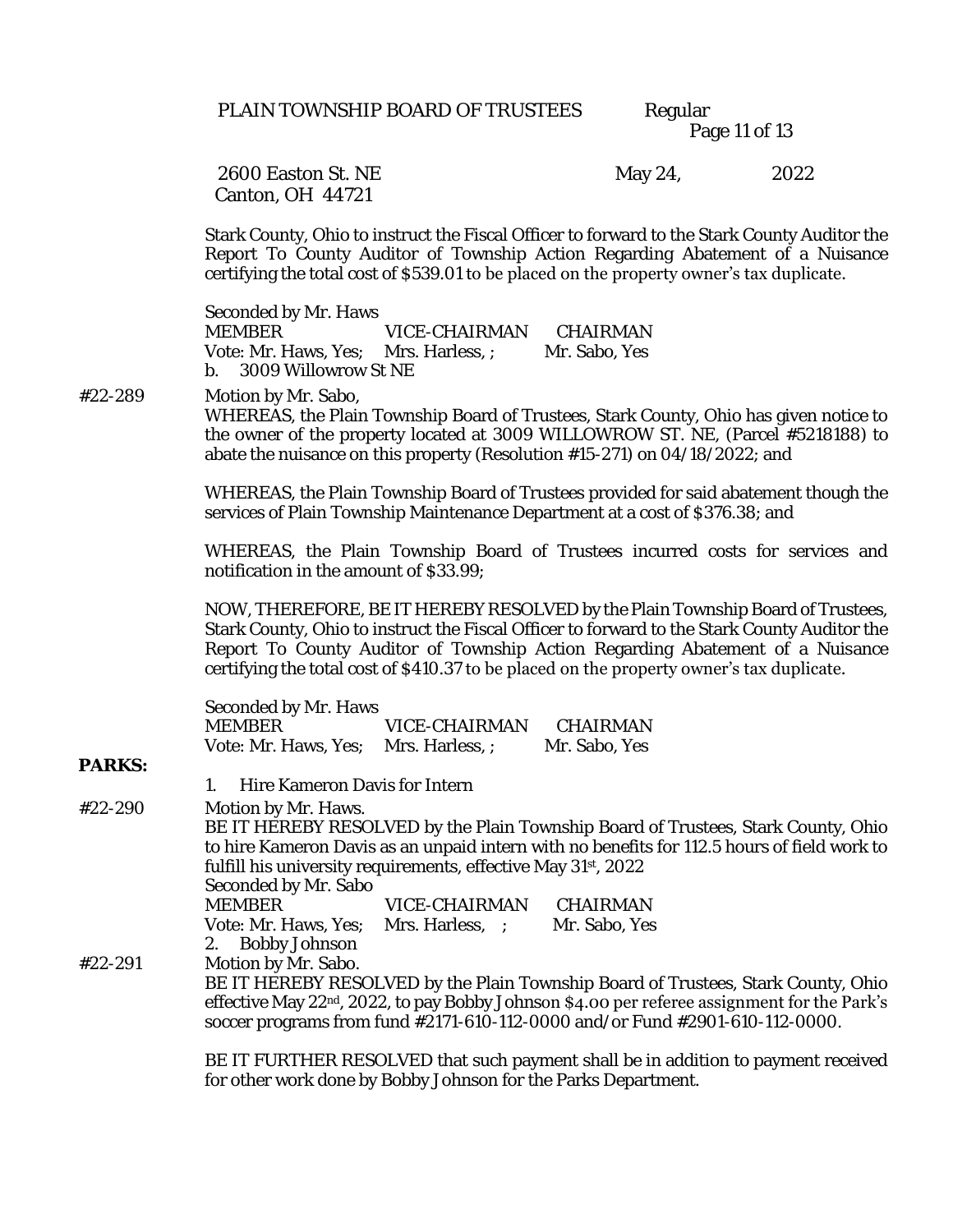Page 12 of 13

Canton, OH 44721

2600 Easton St. NE May 24, 2022

Seconded by Mr. Haws

MEMBER VICE-CHAIRMAN CHAIRMAN

Vote: Mr. Haws, Yes; Mrs. Harless, ; Mr. Sabo, Yes

#### **LAW DIRECTOR:**

#### **COMMUNICATIONS:**

1. Thank you to Plain Township Road Department and Sheriff Department

2. Thank you JP Neff

#### **PUBLIC SPEAKS:**

Chris Thomas, 2381 MacNaughten St. NW. Here on behalf of Windstream Communications. Looking to do a fiber project in Stark County and Plain Township. He advised the Board that there is an opportunity to expand Fiber service to additional areas using Federal Funds.

**CONCERNS OF TRUSTEES: None**

**CONCERNS OF FISCAL OFFICER: None**

#### **APPROVAL OF MINUTES:**

#22-292 Motion by Mr. Haws,

BE IT HEREBY RESOLVED by the Plain Township Board of Trustees, Stark County, Ohio, to waive the reading of the minutes held May 10, 2022 and make them part of the record as if read in their totality; and

BE IT FURTHER RESOLVED by the Plain Township Board of Trustees, Stark County, Ohio, to approve the minutes of the meeting held May 10, 2022 as presented.

Seconded by Mr. Sabo

MEMBER VICE-CHAIRMAN CHAIRMAN Vote: Mr. Haws, Yes; Mrs. Harless, ; Mr. Sabo, Yes

#### **EXECUTIVE SESSION:**

#22-293 Motion by, Mr. Sabo

BE IT HEREBY RESOLVED BY THE Plain Township Board of Trustees, Stark County, Ohio to adjourn to executive session at 6:31 p.m. from this regular meeting of 5/24/22 as authorized under Ohio Revised Code 121.22(G) for the purpose of the consideration of:

1. (f) compensation of a public employee or official Seconded by Mr. Haws

MEMBER VICE-CHAIRMAN CHAIRMAN

Vote: Mr. Haws, Yes; Mrs. Harless, ; Mr. Sabo, Yes

#22-294 Motion was made by Sabo to return to public session at 7:28 p.m.

Seconded by Mr. Haws

MEMBER VICE-CHAIRMAN CHAIRMAN

Vote: Mr. Haws, Yes; Mrs. Harless, ; Mr. Sabo, Yes

#22-295 Motion by, Mr. Sabo,

BE IT HEREBY RESOLVED BY THE Plain Township Board of Trustees, Stark County, Ohio, to adjust JP Neff's salary to \$80,038.00 effective May 15, 2022, as part of his one-year evaluation. Seconded by Mr. Haws